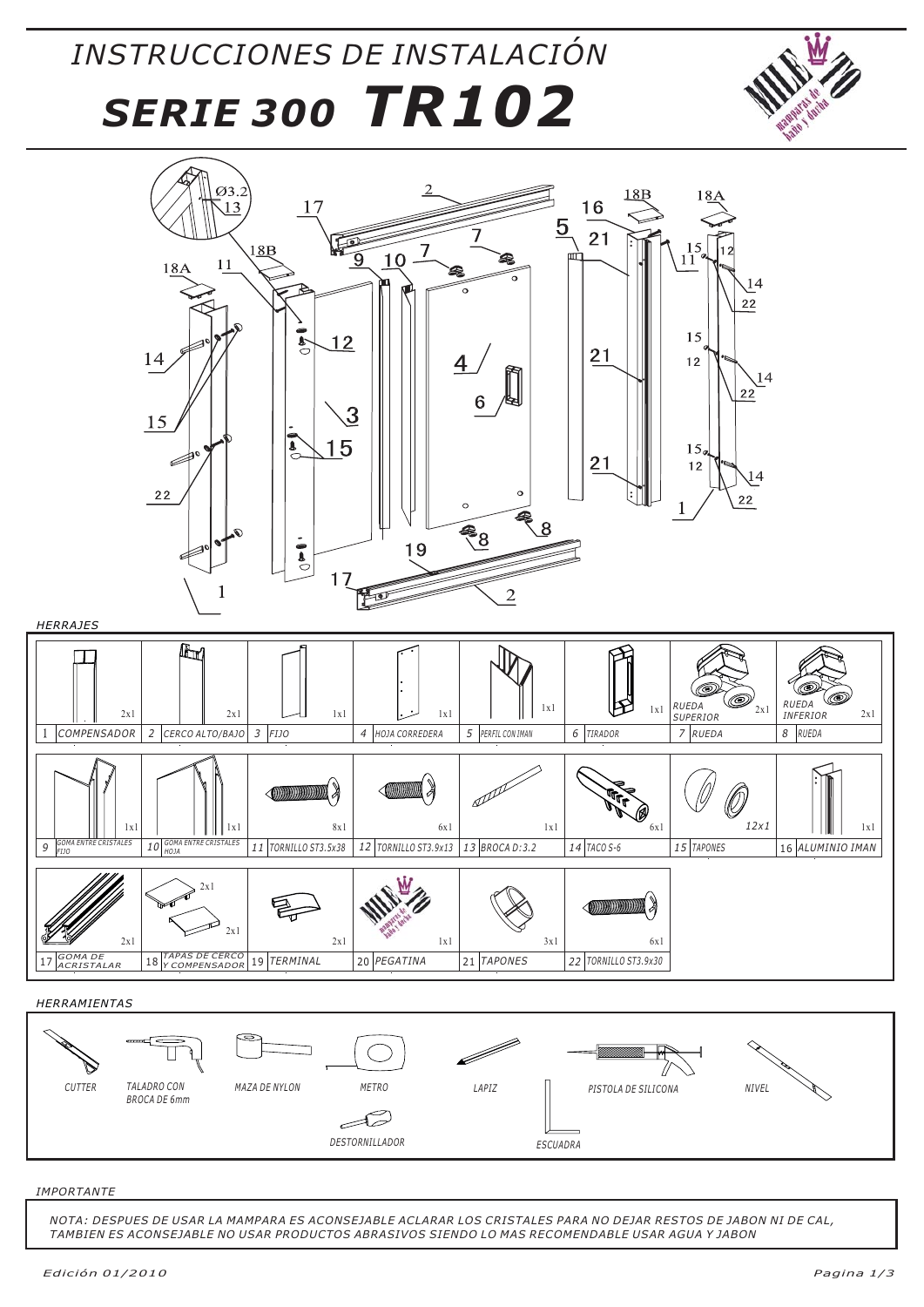### *PASO1*



*PASO2*